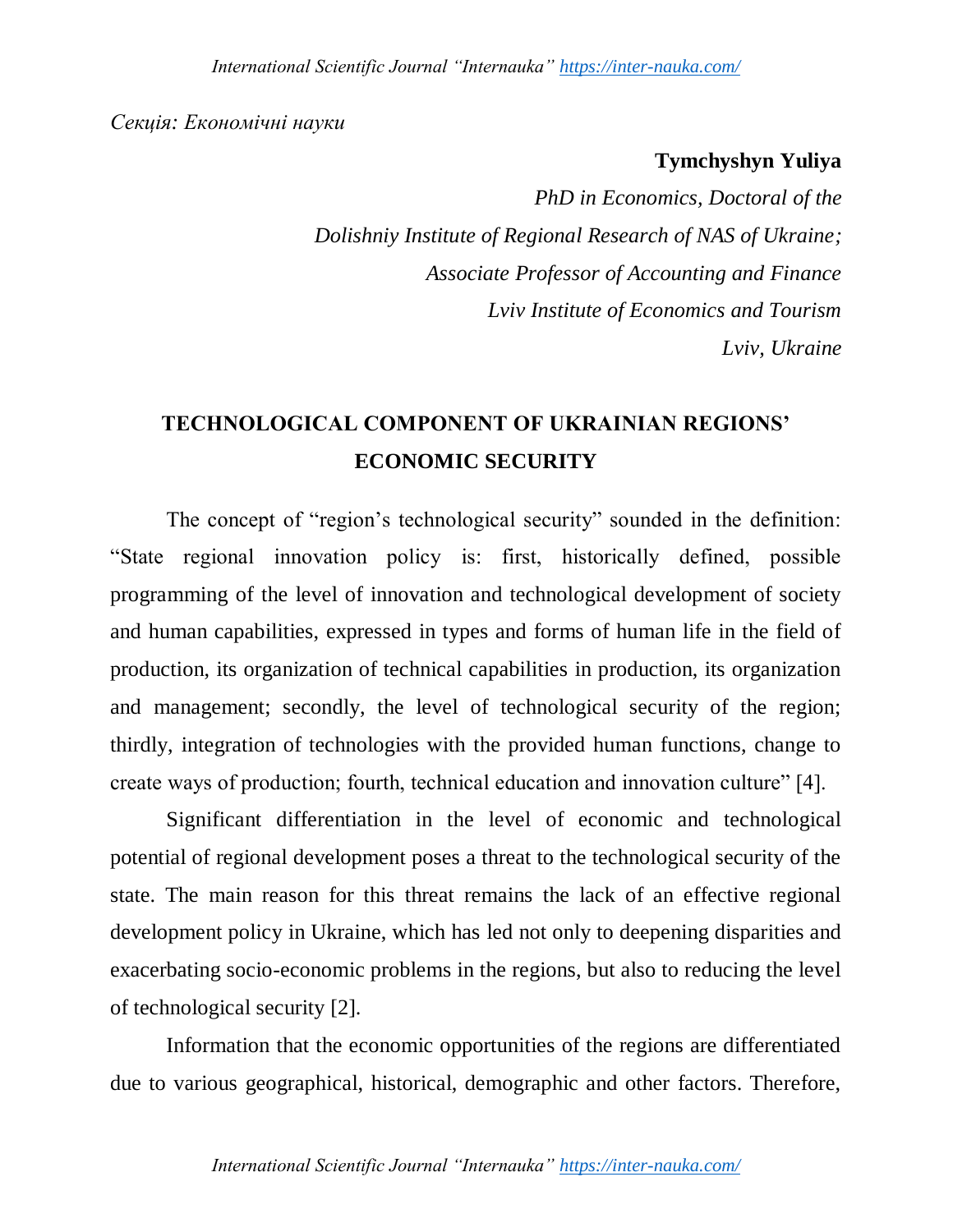often ensuring the technological security of the region is associated with the implementation of the region's absolute and relative advantages in the management of various resources (labor, financial, natural, scientific and technological).

Timely allocation and realization of the full range of regional interests guarantees a high level of technological security of the region. The main territorial (regional) interests include  $[1]$ :  $-$  the state of regional budgetary and financial and other economic opportunities for economic regulation;  $-$  response to the level and ways of life of the population, its individual strata and groups of state and world standards; Existence of opportunities for efficient use of available resources (primarily intellectual);  $-$  functioning of internal and interregional scientific relations;  $-$  stability of socio-political and national-ethnic situations.

The opposite concept of "regional interest" is the concept of threat to technological security of the region. In order to gain access to regional interests, the prevention and use of relevant threats should be noted. So, use the objective need to conduct a threat analysis.

Each region of Ukraine has its own special features that have a significant impact on its technological security. Thus, the development of innovation in different regions of Ukraine is extremely uneven, which is largely due to the level of development of technological infrastructure.

The technological security of the region aims to protect research, production, technical and innovation-technological activities from external and internal dangers and ensure the economic stability of the region, as well as to increase the competitiveness of economic entities.

Regions may have their own priorities, directions, measures, due to the peculiarities of their innovation and technological development. But those that are based on priority national interests are mandatory. These approaches determine the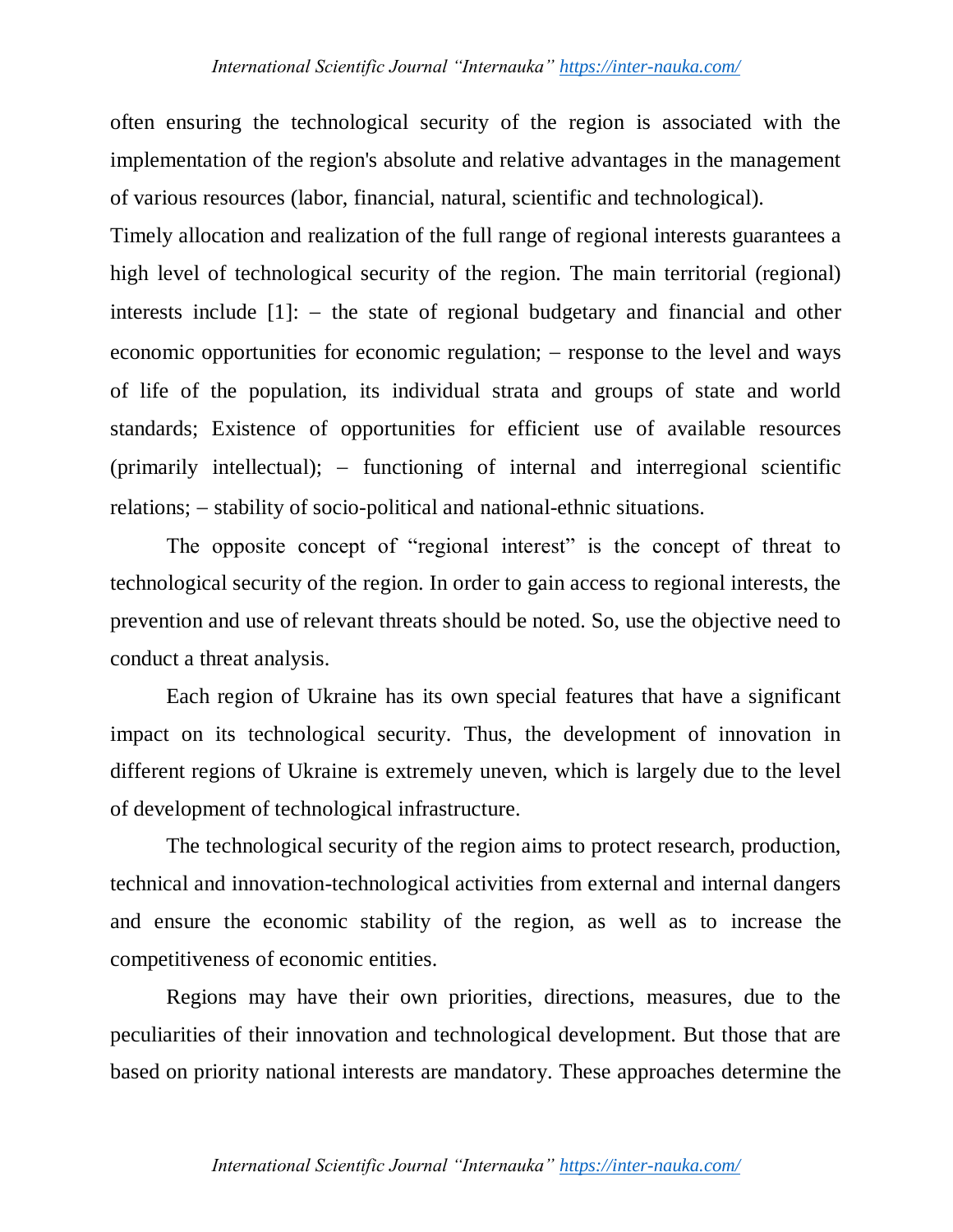principles of state technological policy, which should include [5]: the priority of national interests; leveling the level and stimulating economic and technological development; providing all regions with equal conditions for development; resource provision and planning of state regional policy; mutual responsibility of both central and local authorities for non-compliance with the decisions of central authorities, if they have led to the emergence or intensification of threats to national security; providing a scientific and comprehensive approach to stimulating the development of regions; increasing the role of forecast developments in the technological development of regions; targeted state support for solving problems of technological development of regions; ensuring consistency in the formation of technological security strategies of the regions and their goals with the national interests of Ukraine in terms of technological development.

Zhavoronkova H. B. defines "technological security of the region is a state of its research, innovation-technological and production-technological potential, which allows to ensure the proper functioning of the regional economy, sufficient to achieve and maintain the competitiveness of products and economic entities, as well as guarantee financial independence and economic stability due to their own intellectual and technological resources while controlling their exports and promoting the influx of new technologies into the region" [2].

The list of factors that have a positive impact on the level of technological security of the regions: - growth of investment in the economy of the region; increasing the number of industrial enterprises in the region; - increasing the number of specialists who perform scientific and technical work; - increasing the number of higher education and research institutions in the region; - reducing the degree of depreciation of fixed assets of the region; - growth of the share of mechanical engineering and metalworking in the industry of the region; increasing the profitability of operating activities of industrial enterprises; - growth

## *International Scientific Journal "Internauka" https://inter-nauka.com/*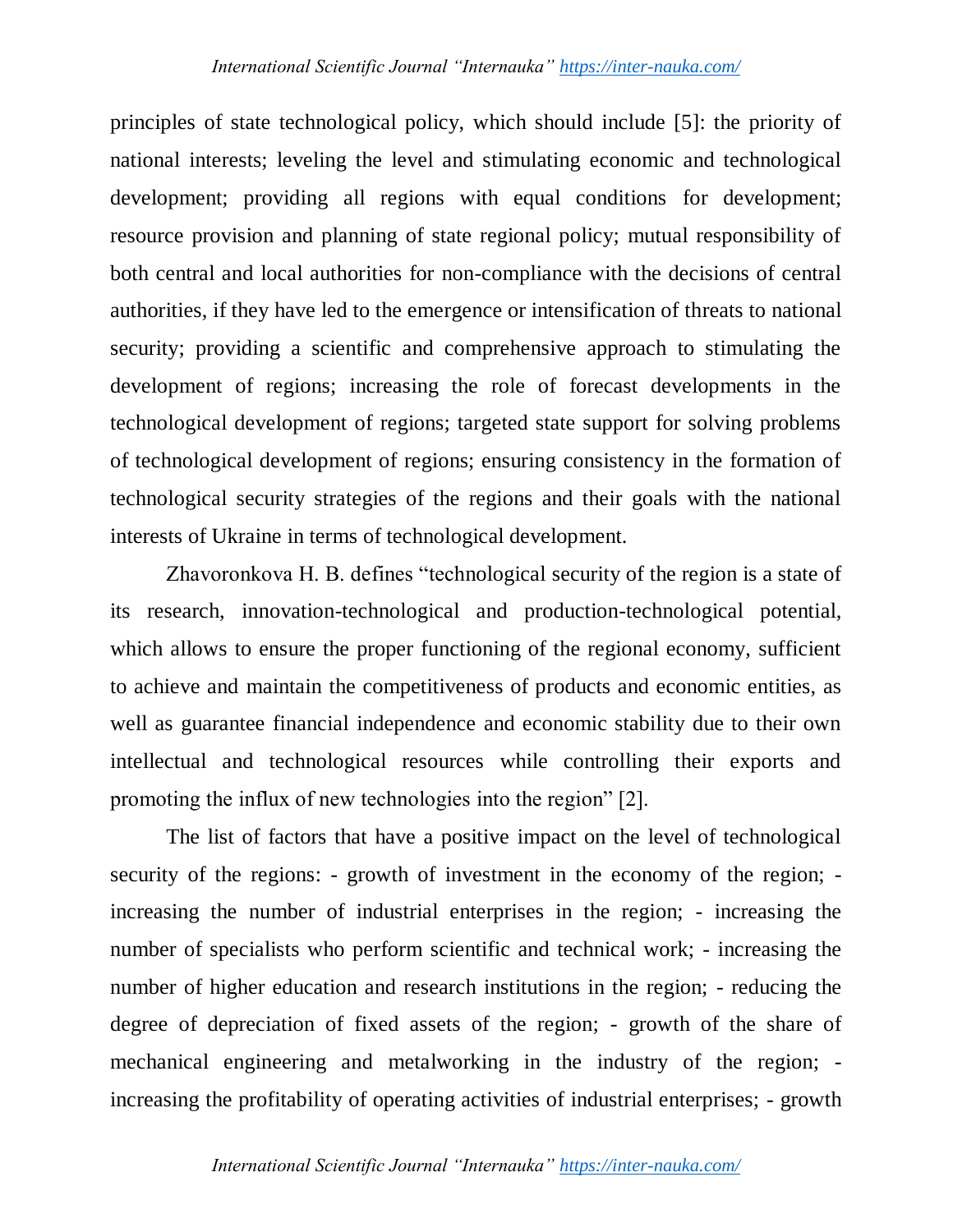of the share of manufacturing in the industrial production of the region; - increasing the number of enterprises implementing technological innovations.

The list of factors that have a negative impact on the level of technological security of the regions: - reduction of investment in the economy of the region; reducing the number of industrial enterprises in the region; - reducing the number of specialists who perform scientific and technical work; - reducing the number of higher education and research institutions in the region; - increasing the degree of depreciation of fixed assets in the region; - reducing the share of mechanical engineering and metalworking in the industry of the region; - reducing the profitability of operating activities of industrial enterprises; - reducing the share of manufacturing in the industrial production of the region; - reducing the number of enterprises implementing technological innovations [3].

The following measures will ensure the technological security of the region: compliance with the interests of the region in terms of technology development and implementation of innovations by business entities; identification of threats to regional interests, which entail a reduction in the level of technological security; assessment of probability, degree of influence and controllability of threats, allocation of risk factors and aggressive factors; conducting a systematic analysis of all components, determining their determinants to assess the level of technological security of the region; formation of regional policy and institutional transformation that will help increase the level of technological security of the region; monitoring the results of regional technological policy.

The priority areas of scientific support for solving problems of technological security are innovation policy of both the state and regions, high technology, protection of intellectual property in domestic and foreign markets, creating human resources of science and knowledge bases, including special, subject to state protection [2].